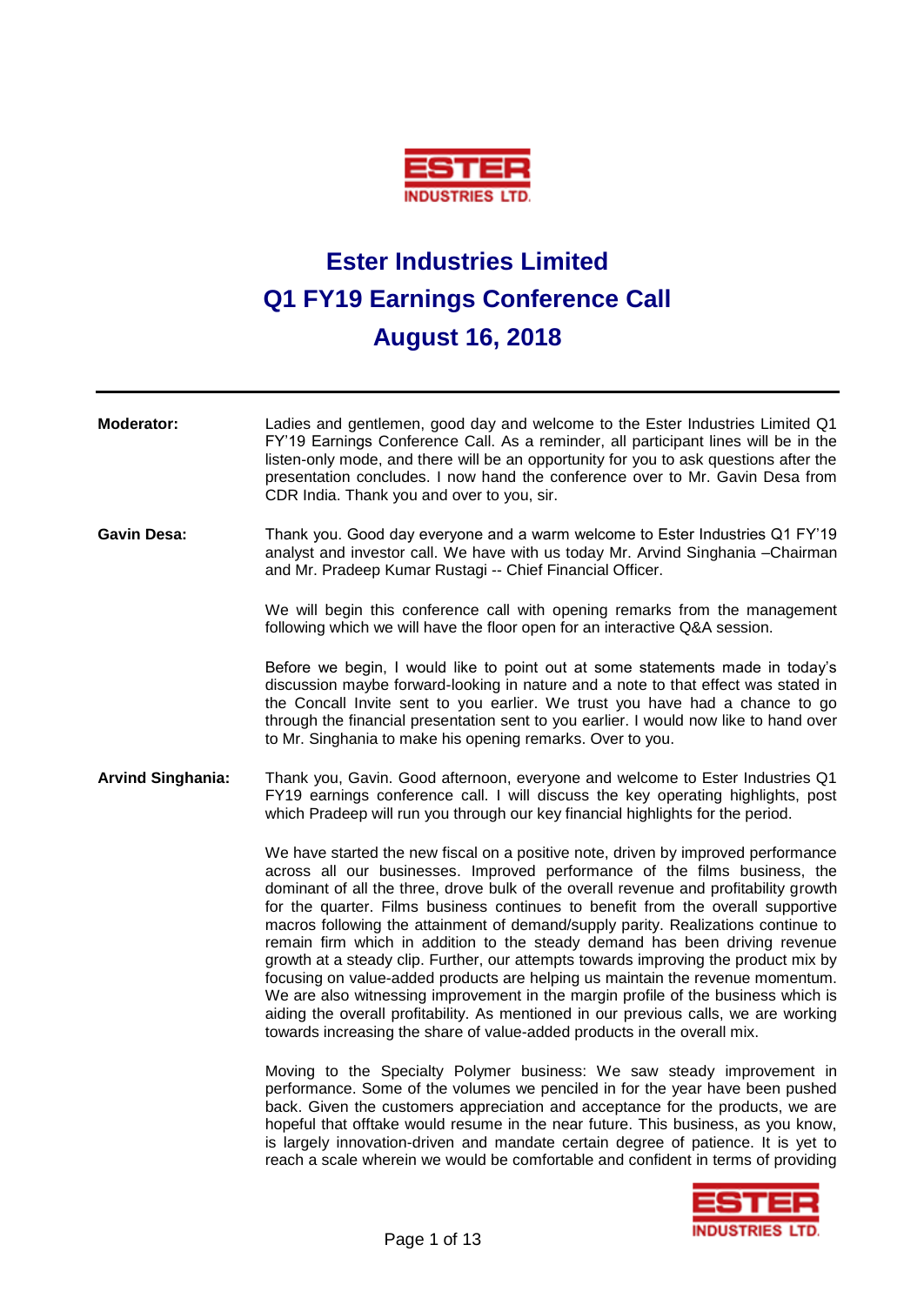quarterly guidance in terms of volumes. We are developing innovative products which involve large degree of back and forth, tweaking our products mid-way to meet the clients' requirements before seeing the final go-ahead. Some of our marquee products have been well received by customers and we are optimistic about ramping up the production soon. Margin profile of such products and this business in general is extremely rewarding compared to the other two businesses. We remain confident that the overall business and profitability profile of this business will undergo massive transformation once the Specialty Polymer business performance close to its potential.

As far as Engineering Plastics is concerned, the quarter continue to see a steady performance with revenue growth of 4%. Our strategy for the Engineering Plastics business is on similar line to our films business wherein focus is towards improving the share of value-added products in the overall mix.

Lastly, in addition to the above, we are also undertaking stringent cost rationalization exercise in an attempt to eliminate unproductive expenses. We are hopeful the exercise will help contribute positivity to the business overall profitability going forward.

With that, I hand over the floor to Pradeep who will run through the financial performance. Thank you.

**Pradeep K Rustagi:** Good afternoon, everyone and thank you for taking the time out for our call. I trust that all of you have received the investor document circulated by us earlier.

> Let me quickly summarize the key financial highlights for the quarter, following which we can begin the Q&A Session. Starting with the top line, our revenues for the quarter stood at Rs.227 crore as against Rs.205 crore, higher by 11%, driven largely by strong performance of Films business. EBITDA for the quarter stood at Rs.27 crore as against Rs.16 crore generated during Q1 FY18, higher by 69%. Higher revenue growth coupled with focus on cost helped in delivering higher margin. Finance cost for the quarter remained steady at Rs.8 crore. Our total interest-bearing debt as of June '18 stood at Rs.290 crore resulting in debt-EBITDA multiple of 2.71x. We are working on ways towards lowering the debt and are targeting lower level by 2020. Depreciation for the quarter stood at Rs.8 crore. Profit after tax for the quarter stood at Rs.7 crore as against loss of Rs.13 lakhs reported during Q1 FY'18.

> Moving on to segment wise performance: Films business continues to perform well, aided by steady demand and realizations. The business fundamentals have changed for the better, following the demand/supply parity and should help us in maintaining the momentum in near-term as well. Further, our attempt towards improving the product mix by increasing the share of value-added products should aid profitability and revenue growth especially Polymer business had a steady performance in revenue and EBIT of Rs.8 crore and Rs. 1 crore respectively. The business is picking up gradually and a pace slower than anticipated but we are hopeful that business will start performing close to its potential in near future.

> Engineering Plastics business reported yet another steady quarter with remaining growth of 4%. Our strategy for the business as mentioned by Mr. Singhania earlier is similar to Films business wherein our efforts are directed towards increasing the share of value-added products.

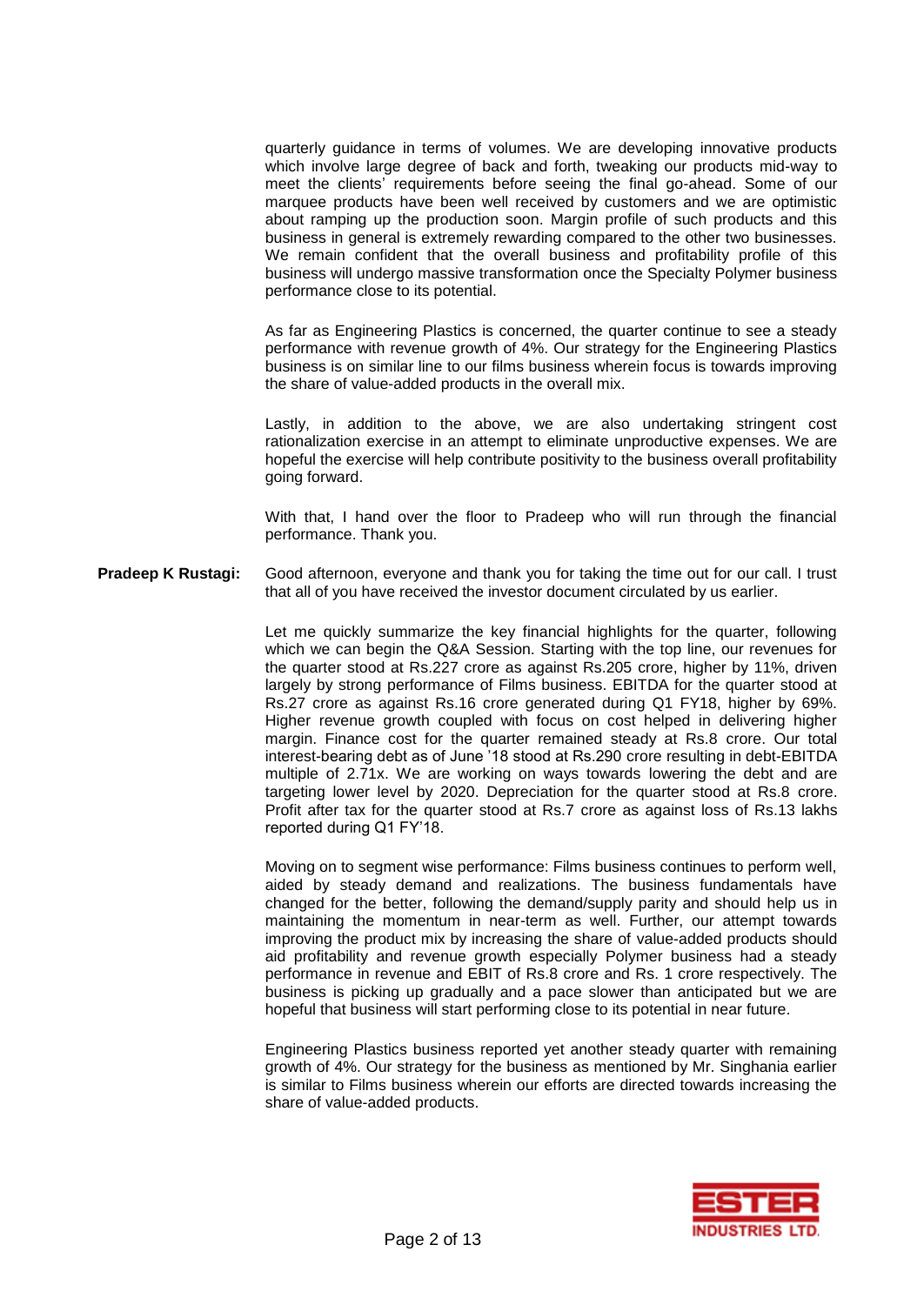To conclude, I would just like to state that improving fundamentals of the individual business bodes well for the future. We believe we are well placed to deliver steady performance going forward.

That concludes my opening remarks. We would be happy to answer your questions now.

**Moderator:** Thank you. We will take the first question from the line of Saket Kapoor from Kapoor & Co. Please go ahead.

**Saket Kapoor:** Firstly, what has aided to this very good set of numbers especially in the Polyester Chips and Films segment – is it the price rise we have seen or the lower inventory we had earlier, how should one read into these numbers and the continuity of the same for the Polyester Chips and Films segment?

- **Arvind Singhania:** Largely, these numbers are rising because of demand/supply parity in the Polyester Films business. Till last year, there was an overcapacity which were putting pressure on the margins. Polyester Films is experiencing very strong growth in demand at about 12%-14% per annum. No new capacities have come in, in the last year and a half or so and only one new line is expected by middle of next year. With about 12%-14% demand growth we expect the supply/demand parity to be maintained in the next few years and therefore this is what is largely aided in the prices and the margins for firming up. That is the main reason one can say for the improvement in the Polyester Films business. Apart from that, we have been working on converting more and more of our commodity business through valueadded products. This has been the second aspect which has aided in the improvement.
- **Saket Kapoor:** If we come to the Polyester Chips and Films segment altogether, there has been value addition also with this segment also?
- **Arvind Singhania:** Yes, we have value-added product portfolio within the Polyester Films segment.
- **Saket Kapoor:** If you give the mix sir, how much value addition out of the total turnover?
- **Arvind Singhania:** It is about 20%-22% right now and our target is to take it up to about 35% by FY'20.
- **Saket Kapoor:** Is it mainly catering to the Textiles industry as a whole or other....?
- **Arvind Singhania:** No, it is largely packaging.
- **Saket Kapoor:** Largest share is towards the packaging industry?
- **Arvind Singhania:** Polyester Films is all almost packaging, that is a small bit that goes for textiles but largely it is all flexible packaging.
- **Saket Kapoor:** This one-time plastic ban part also, does it provide any sort of comfort or attraction to our segment to the packaging industry as the ban on single use plastic come into force?
- **Arvind Singhania:** The ban on the plastic is basically towards the one-time use plastics. That is where the authorities are focusing, for example, plastic straws, plastic cutlery, plastic trays, plastic spoon, plastic glasses, etc., Plastic used for packaging comes under

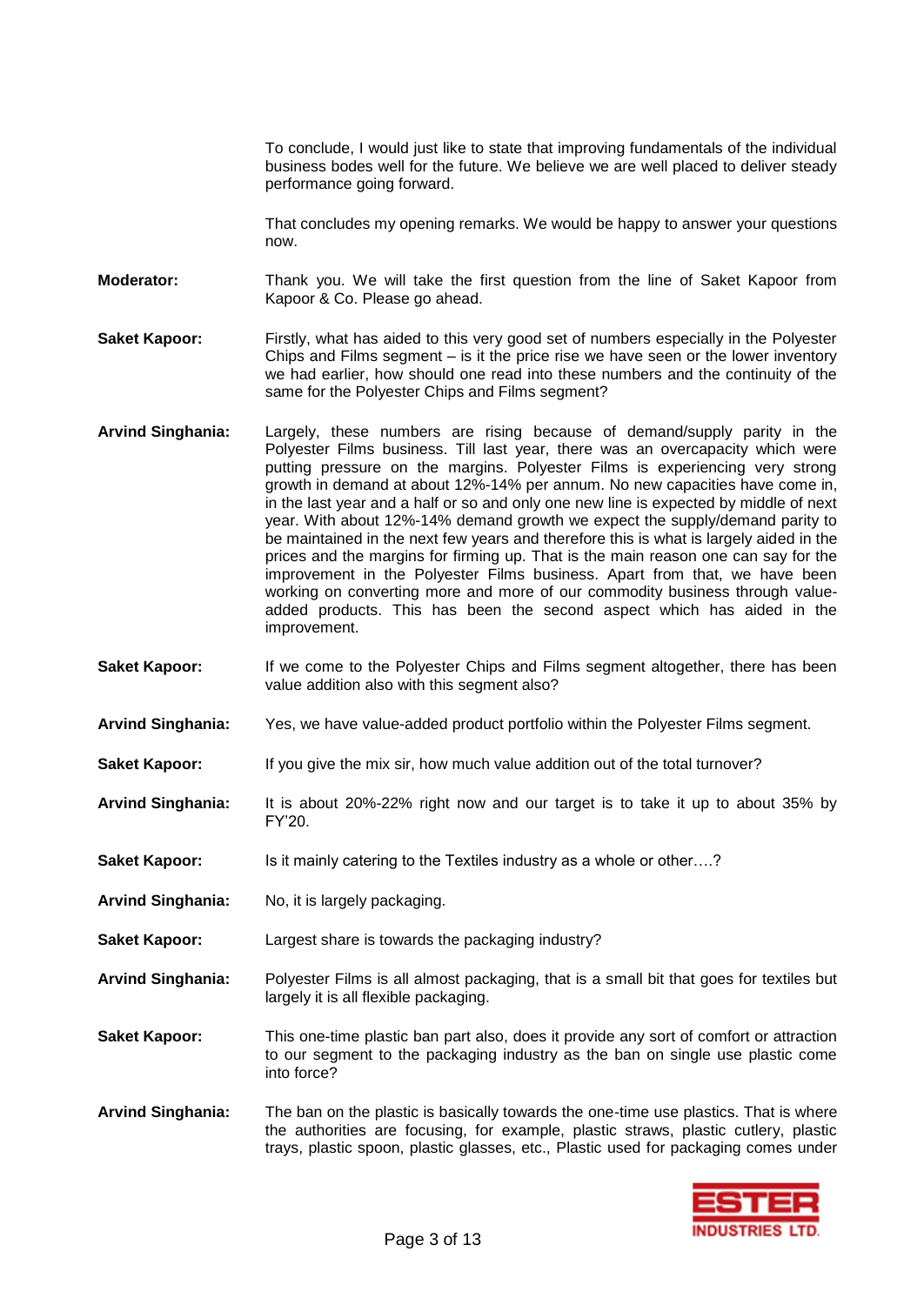the manufacturing process which is exempted from this. So we are not hit by this plastic ban.

- Saket Kapoor: The main growth is led by fast moving consumer goods?
- **Arvind Singhania:** Absolutely, if you want to know our growth, follow the growth of FMCG.
- **Saket Kapoor:** How has the raw material basket played out for this quarter and what is the outlook going forward?
- **Arvind Singhania:** Raw materials have strengthened over the last couple of quarters and prices have gone up because of crude going up and also because of demand/supply change in the paraxylene areas. But despite the prices having gone up, our margins have improved. So that means we were able to push through the increased raw material prices plus an additional margin improvement was also there. Largely, in our business, raw material pricing has very little effect on the margin. It is a complete pass-through. Basically, the margins are decided upon the demand/supply situation of Polyester Films.
- **Saket Kapoor:** The major constituent I think will be MEG also in the raw material basket?
- **Arvind Singhania:** MEG , PET are the two constituents.
- **Saket Kapoor:** How have the MEG prices doing sir for March to June quarter?
- **Pradeep K Rustagi:** If you look at the PET MEG per kg of chip /Films, it was about Rs.74 in March '18, now it is about Rs.78, 79 in June '18 quarter, since then there has been increase, currently it is Rs.83. Average PET price for June quarter was Rs.61.
- **Saket Kapoor:** If we take particularly MEG prices sir, how have they moved over the quarter?
- **Pradeep K Rustagi:** It has increased as much as PET has increased during the quarter.
- **Saket Kapoor:** Just for the investor continuity, is the business environment conducive enough for us for to post this kind of numbers going forward also barring unforeseen circumstances?
- **Arvind Singhania:** Barring unforeseen circumstances, we would expect the rest of the year to be as good or better as far as Polyester Films business is concerned for sure.
- **Saket Kapoor:** We are running 100% for the Polyester Films segment?
- **Arvind Singhania:** Practically speaking, yes.

.

- **Saket Kapoor:** For the Specialty Chemicals part, the pick-up is taking far too long, when are we going to see the results on ground sir… when the conversion will happen sir, that is the point?
- **Arvind Singhania:** I can understand your frustration and you can imagine our frustration because we have been working on this for very long time and it always seems that it hit off but something or the other happens and it gets pushed back a little bit, but I do not think the wait is going to be too long anymore because we are not only a one

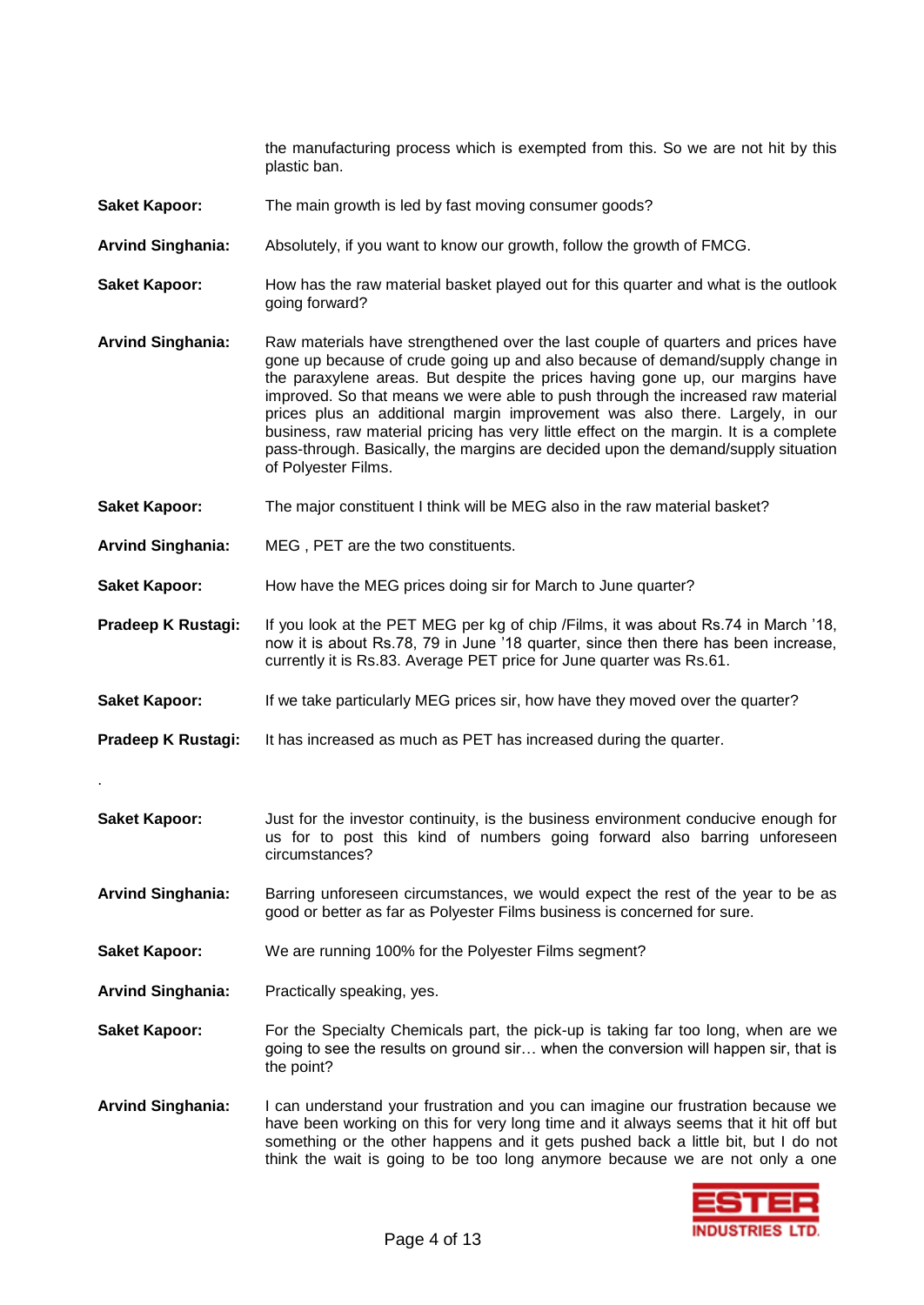product company in Specialty Polymer, we have a lot of products in the pipeline and we are very hopeful that within the next very short period of time we should start seeing some results.

- **Saket Kapoor:** We did have a contract with one of the leading Global carpet manufacturer a That has remained valid or that has been nullified, I missed the point. Did some agreement with that with Berkshire happened?
- **Arvind Singhania:** I won't talk client specific. There were some volume indication given in the beginning of the year. But that has been pushed back a little bit for some reasons which we are not entirely sure what the reasons are, certainly not quality but there is a little bit of pushback on the timing. So, it is a little bit open ended at this stage. But despite that we are working on many other products, specifically two products where we are very hopeful of concluding some good business for one product in the next few weeks and the other product in the next three, four months.
- **Saket Kapoor:** This is pertaining to that specific client or other clients as well?
- **Arvind Singhania:** Other cleint.
- **Saket Kapoor:** The contract with them, is this pending enough or there is no traction on that? There was some noise about it sir earlier.
- **Arvind Singhania:** The volume offtake has been pushed back like I said. The volume of MBO-3 which we were expecting to do this year is pushed back, so we have not really had any large volume that we were expecting on MBO-3. We are waiting and there will be more clarity over the next three, four months.
- **Saket Kapoor:** What is the application of the MBO3? Where is it applied?
- **Arvind Singhania:** For stain resistance to nylon carpets.
- **Moderator:** Thank you. We will take the next question from the line of Aman Sonthalia from AK Securities. Please go ahead.
- **Aman Sonthalia:** What was the average spread in the normal profit in Q1 and what is right now?
- **Pradeep K Rustagi:** In June quarter, the non-metalized films, the value additions over the selling price and raw material difference was about Rs.45 in June quarter as compared to Rs.41 in March '18 quarter.
- **Aman Sonthalia:** What is it right now?
- **Arvind Singhania:** In the same region of about Rs.45-46.
- **Aman Sonthalia:** Going forward, it is going to be better?
- **Arvind Singhania:** We hope it will be better. Actually, it would have been better right now, but we got hit very badly by this 10-days huge transporter strike and then we have this kanwariya problem in North India. Basically, July was a bit of disappointment because of these issues. But we are seeing demand pick up. Diwali season has started for us.

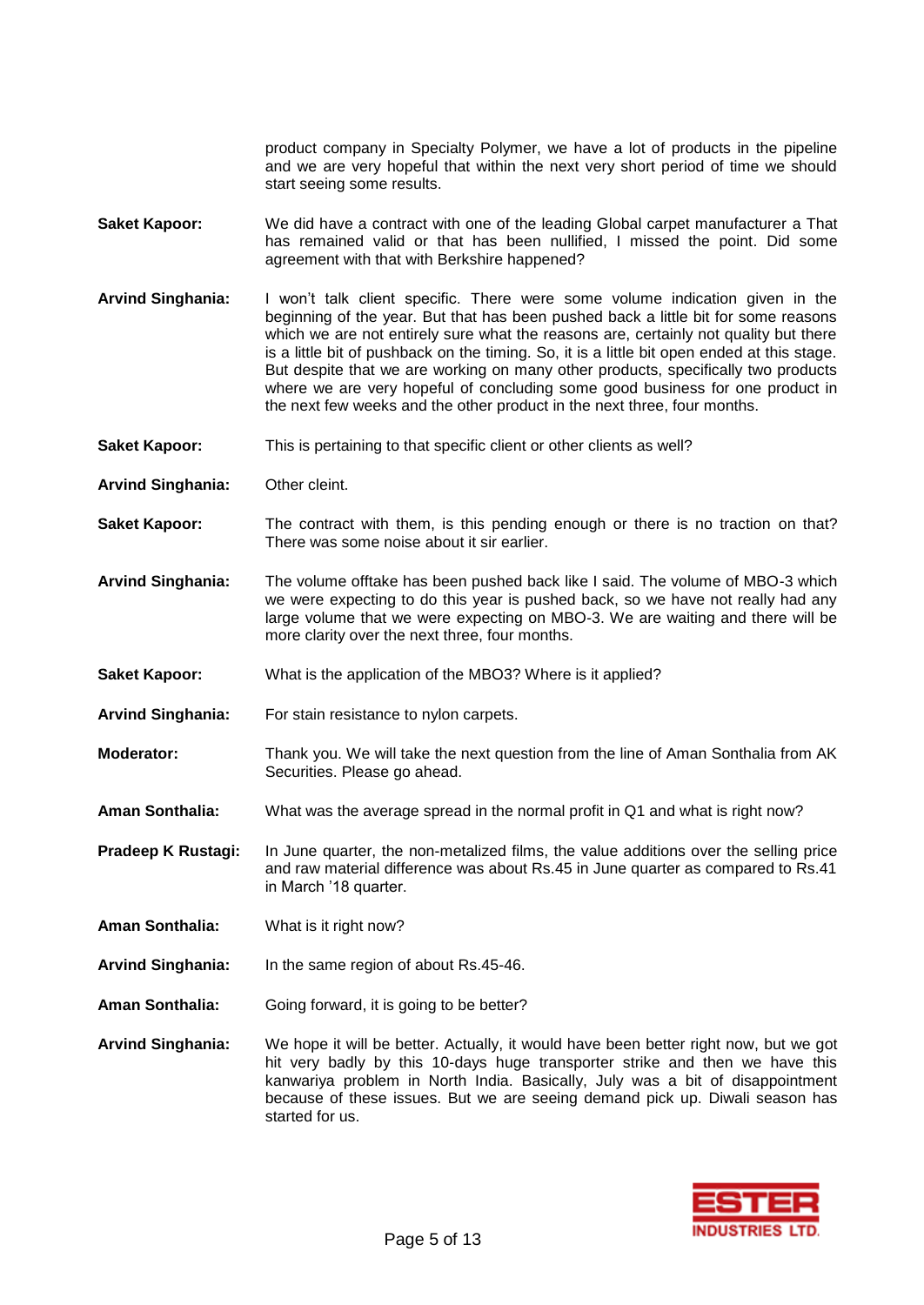- **Moderator:** Thank you. We will take the next question from the line of Santosh Pajare, he is an individual investor. Please go ahead.
- **Santosh Pajare**: My question is regarding the Specialty Polymer. Last quarter we had guidance, of Specialty Polymer doing a turnover of close to Rs.120 crore for the year, so approximately it should be Rs.20-25 crore in a quarter, but the Specialty Polymer business has done only Rs.8 crore this quarter. Any root cause for this or any analysis for this?
- **Arvind Singhania:** Like I said earlier, some of the volume that we had penciled in for this financial have got pushed back. So that is the reason why we have not been able to do that volume.
- **Santosh Pajare:** It has been pushed back or it has been like canceled?
- **Arvind Singhania:** No, it would not say it is completely canceled, it is a push back. Again like I said, it is not because of any quality reasons for sure, because the other customers have product and the product is moving well, the small volumes with the other customers. So it was not because of quality or anything, it was the internal decision to push it back and we will wait and see what happens in the next few months from the larger customers.
- **Santosh Pajare:** There are like different approved patented polymers also. So are we in talks with different other customers for long-term agreements kind of stuff?
- **Arvind Singhania:** Yes, like I mentioned earlier, we are not a single product company in Specialty Polymer, we have got a big strong pipeline of products and we have some very strong products which are under discussions which we hope to close very soon in fact and there will be good margin, good volume product.
- **Santosh Pajare:** The tonnage factor would be the same as the earlier agreement or it should be lower?
- **Arvind Singhania:** No, tonnage will be higher.
- **Santosh Pajare**: More than 2,500 tons?
- **Arvind Singhania:** Yes.
- **Moderator:** Thank you. We will take the next question from the line of Mitul Mehta from Lucky Investment Managers. Please go ahead.
- **Mitul Mehta:** Sir, my question is pertaining to this particular contract which was announced by you about this particular like to the customer. Now, when you enter into certain contracts, there are certain fixed supplies which we have to deliver to the customers based on certain timeline. Now, when you say that I have pushed the volume, internally we are not pushing the polymer with the customer, but does that mean there are certain liabilities or penalties in the contract which is we have to …?
- **Arvind Singhania:** It was not a formally signed contract, it was a forecast given by the customers according to which we have to supply and we had already started supplying, in early January I said we have already started supplying materials based on the forecast. But for some reasons they have decided to hold back for some time, I do not know why.

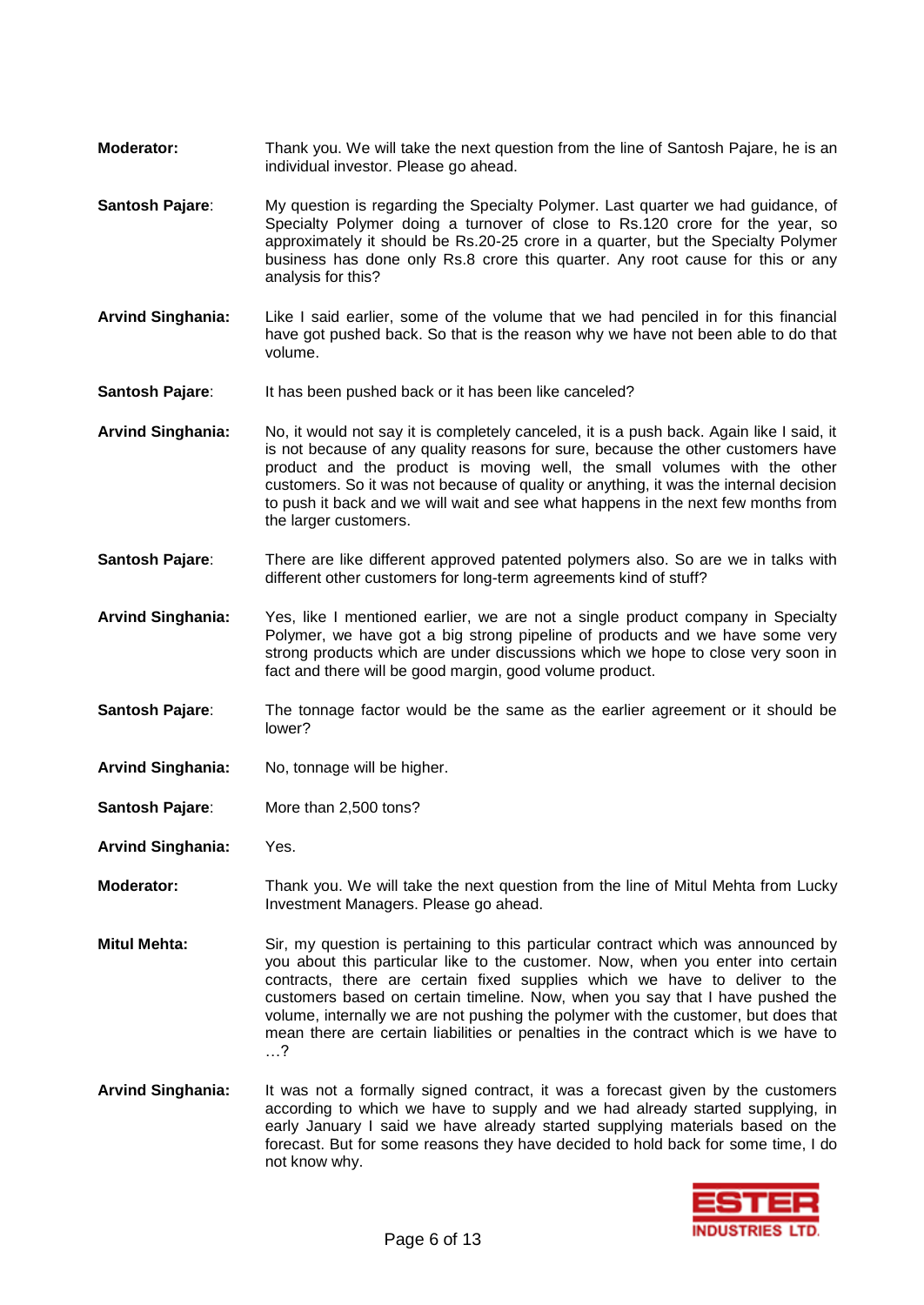- **Mitul Mehta:** How big was this particular quarter for us in terms of tonnage? **Arvind Singhania:** Annualized it was supposed to be in the region of about 2,000-2,500 tons, so about \$12, 13 million a year.
- **Mitul Mehta:** Is it a multi-year contract or how is it?
- **Arvind Singhania:** It was not a signed contract, it was a forecast given by them.
- **Mitul Mehta:** Was it for one particular product?
- **Arvind Singhania:** Yes, one particular product.
- **Mitul Mehta:** Let us assume that you seem to have pushed it back and do not want to pursue with this particular supplies, so what is the roadmap going ahead let us say over two years, is the guidance given by you earlier, do you still stand by the guidance or you think it take some more time and maybe kind of unfold over next two, three years?
- **Arvind Singhania:** First of all, we have not pushed back the supply, the customer has pushed back the supply. We do not know when but it may come back because the other customers continue to buy volume, in fact, now indicating increasing volumes slowly. This was a big one. They were very keen, they started taking supplies but for some reasons they said we want to push it back, we want to hold it for some time, so it may not happen. But as far as the turnover that was given to you was based on contract, volume were done with this particular customer which is not going to happen in this year at least not bulk of it, therefore the guidance as far as the Specialty polymer business is concerned, coming out of this business is going to be much lower. But as far as the Specialty Polymer business is concerned, we are still extremely positive about it because we have other products in the pipeline which have been undergoing trials and tests for the last two years, concluding some very good at least two contracts in the next, one in the next few weeks and one in the next few months which will start delivering very good business into the Specialty Polymer area.
- **Mitul Mehta:** Also, for the similar stain remover product or these are different polymers?
- **Arvind Singhania:** No, very different.
- **Mitul Mehta:** So whatever you signed, will they kind of recoup whatever loss you had from the first customer?
- **Arvind Singhania:** Yes, individually they are capable of recouping the kind of bottom line we were expecting from this particular last customer.
- **Mitul Mehta:** Coming to your other segment, what is the outlook there and how do you see that panning out over next 12-18-months?
- **Arvind Singhania:** Like I said, Polyester Films business is doing well. We have reached the demand/supply parity. I think it will be very good business for the next couple of years because no new capacity is expected except for one line coming up in the middle of next year.
- **Mitul Mehta:** What sort of volume growth can we envisage there?

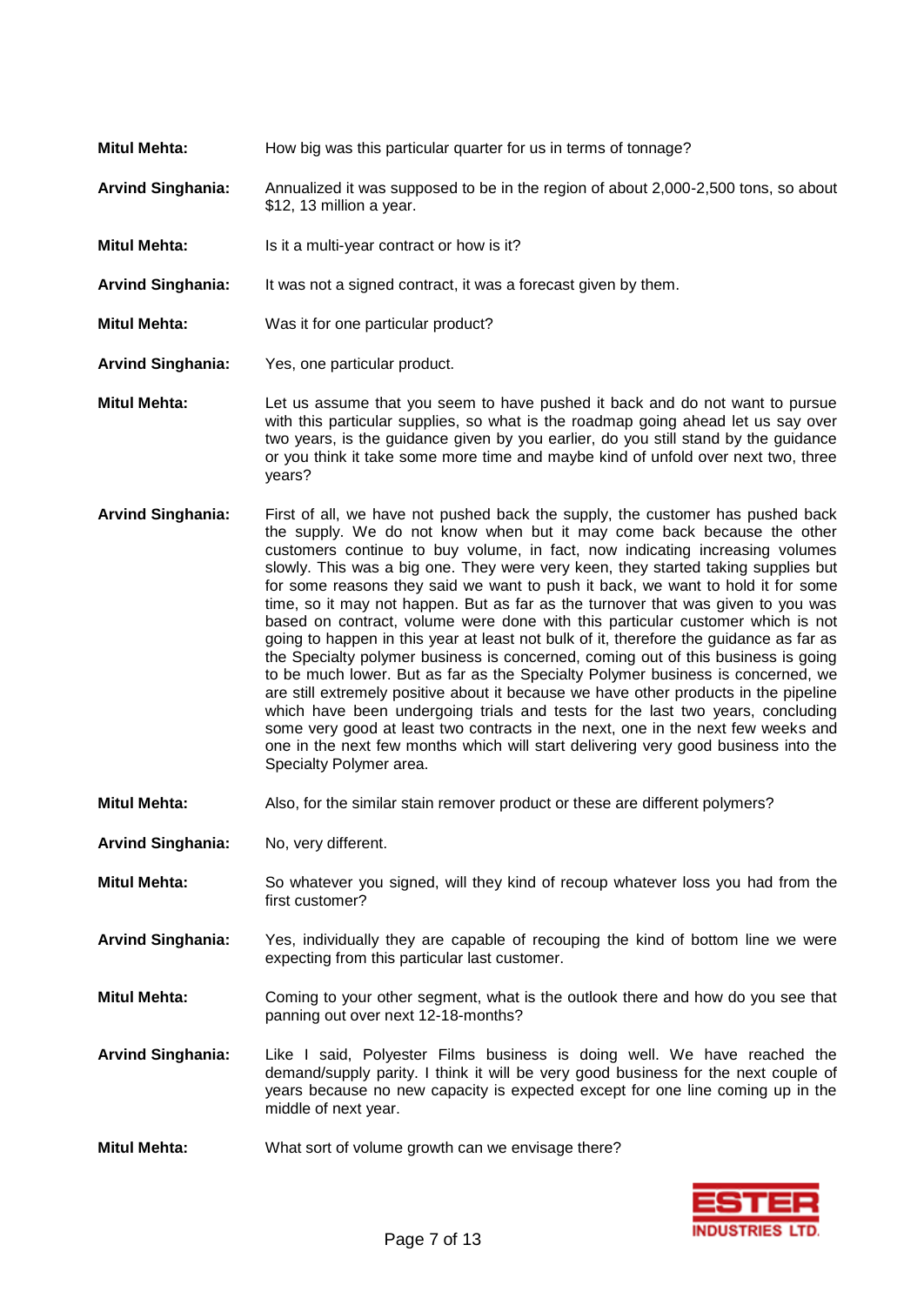- **Arvind Singhania:** Domestic demand is growing at about 12-14% per annum in Polyester Films. Local demand is about 420,000 tons per year currently.
- **Pradeep K Rustagi:** Balance we export the Indian manufactures.
- **Arvind Singhania:** This demand is expected to grow at about 12%. So we are talking about 50,000 tons per year growth in demand in Polyester Films.
- **Pradeep K Rustagi:** That is the growth the FMCG sector has reported in. As you know read in the newspapers, Hindustan Lever, Dabur, etc., they are showing volume growth of about 12%.
- **Arvind Singhania:** If you want to know the growth and demand for Polyester Films, look at the FMCG numbers, you will have our growth.
- **Mitul Mehta:** What sort of volume growth are we estimating, we will grow as per the industry or we will grow higher?
- **Arvind Singhania:** We are limited by capacity today. We are running at flat out, we do not have any more capacity available. Now if you want to increase, you have to put in a new line, we will take a decision on the new line in the next 12-18-months.
- **Mitul Mehta:** How much investment would go into that line?
- **Arvind Singhania:** About Rs.250-300 crore.
- **Mitul Mehta:** How do you plan to fund this?
- **Arvind Singhania:** No decision has been taken as yet. We will see how we are going to do it. Rest assured on one thing that it will not be overdebted funding.
- **Pradeep K Rustagi:** Internal accrual.
- **Mitul Mehta:** At some point in time we will have to come to the market?
- **Arvind Singhania:** When we take a decision, at that point in time we will see what kind of funding is required and how to do it. I am giving you one very clear cut indication that it will not be a pure debt-funded thing so that we will not allow Ester to be caught in a debt trap.
- **Mitul Mehta:** Actually, what I am trying to understand is your Specialty Polymers, Engineering Plastics business hardly throw cash at this juncture, maybe one or two years down the line we have some profits there but your main business which is the Polyester Films business that itself is not very-very profitable of that size to fund this kind of CAPEX, so I am kind of assuming that at some point in time you will come to the market for raising equity.
- **Arvind Singhania:** Assumption making is your call, I cannot comment on that and if necessary we will of course have to come to the market. But what I am trying to say is that we will do a prudent mix of internal accrual, Equity and debt.
- **Pradeep K Rustagi:** Our repayment obligation will reduce from April '19 onwards. So whatever profits we make, more portion of that will go for the repayments, cash profit that we have been generating in the company.

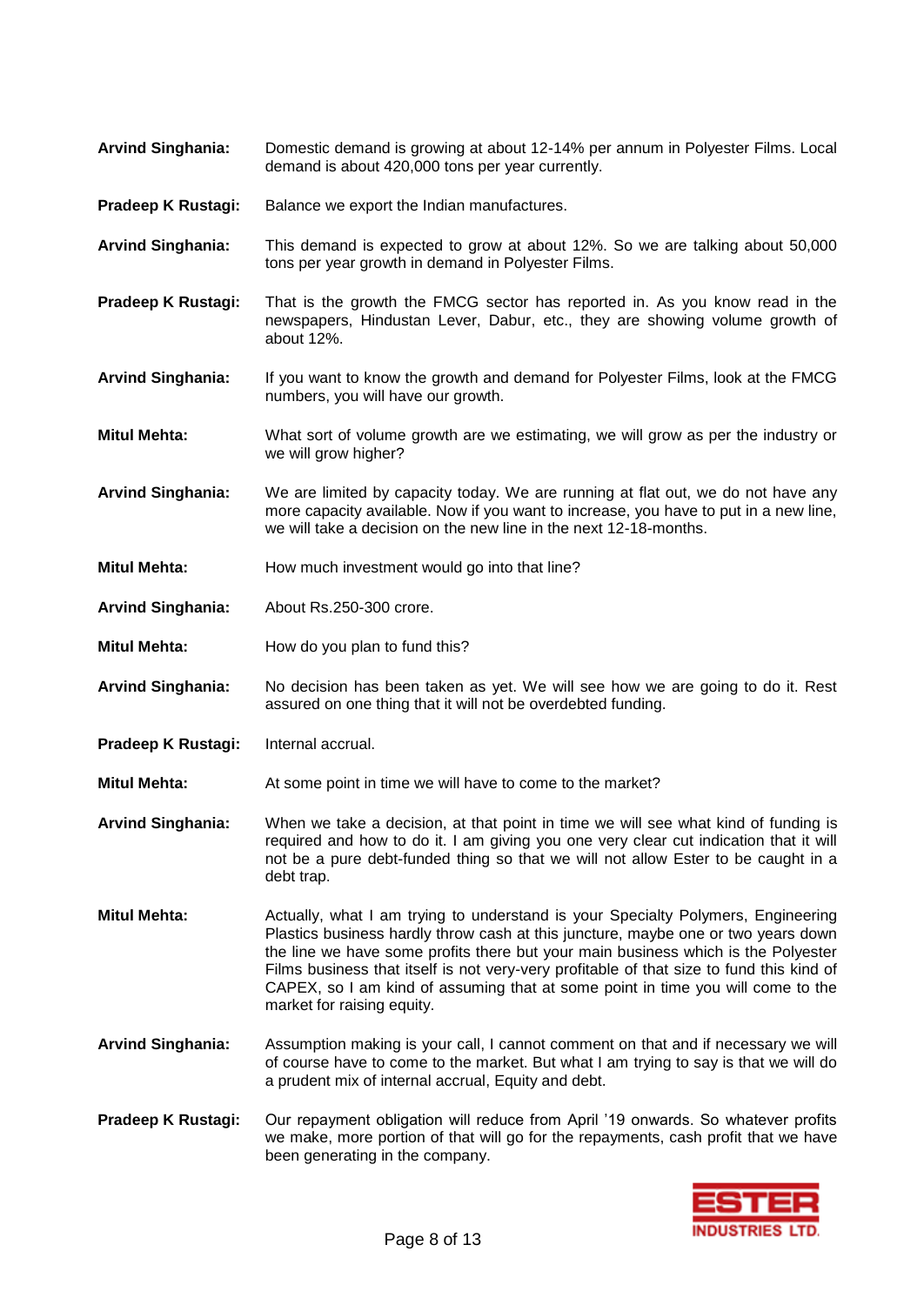- **Arvind Singhania:** This year we have repayment obligation of Rs.44 crore which we will meet completely, there is no doubt about it and from next year onwards our repayment liability is about Rs.22 crore a year only.
- **Pradeep K Rustagi:** So the EBITDA would be used only for repayment of Rs.22 and interest payment, balance all these will retain in the company which will improve the cash flow and the kitty.
- **Mitul Mehta:** How much total capital employed is there in the Specialty Polymer business?
- **Pradeep K Rustagi:** Specialty Polymer capital employed is about Rs.60 crore.
- **Mitul Mehta:** Engineering Plastics business?
- **Pradeep K Rustagi:** It is about close to Rs.100-110 crore.
- **Mitul Mehta:** This includes working capital also?
- **Arvind Singhania:** Total capital employed.
- **Mitul Mehta:** So, 110 plus 60 in the Specialty Polymer?
- **Arvind Singhania:** Correct.
- **Moderator:** Thank you. We will take the next question from the line of Nishit Kishore from Tashi Securities. Please go ahead.
- **Nishit Kishore**: As you mentioned in the Q3 concall that revenue from Specialty Polymer business going to be around Rs.100-120 crore but now we are seeing in Q1 that there is no major spurt in the revenue from Specialty Polymer business. I want to know what is going to be the revenue driver for this FY'19 for Ester?
- **Arvind Singhania:** It would not be Rs.100-120 crore in Specialty Polymer business in FY'19, because we got the pushback from this large customer, so it will be lower, all depends on exactly how much volume we can expect to get from them which we will come to know in the next three to four months.
- **Nishit Kishore**: So you are just banking on just Films business?
- **Arvind Singhania:** Films business is very large and is the largest portion in our portfolio. So certainly Films business is going to contribute a lot in this financial year but next financial year onwards I am sure that Specialty Polymers, with the work that is going on currently as I have already mentioned we are very hopeful that we will see some major improvements in Specialty Polymer.
- **Nishit Kishore**: Sir, as you mentioned earlier that Specialty Polymer business is very high margin business and margins in Films business is little bit low as compared to the Specialty business and Engineering Plastics business. Can you throw some light on how much margin you are going to generate in this FY'19 from Films business?
- **Arvind Singhania:** Films business we do a volume of about 55,000-56,000 tons and then we have some Chips sales also. So margins have improved over last year as you can see from the results, June quarter last year we had a loss.

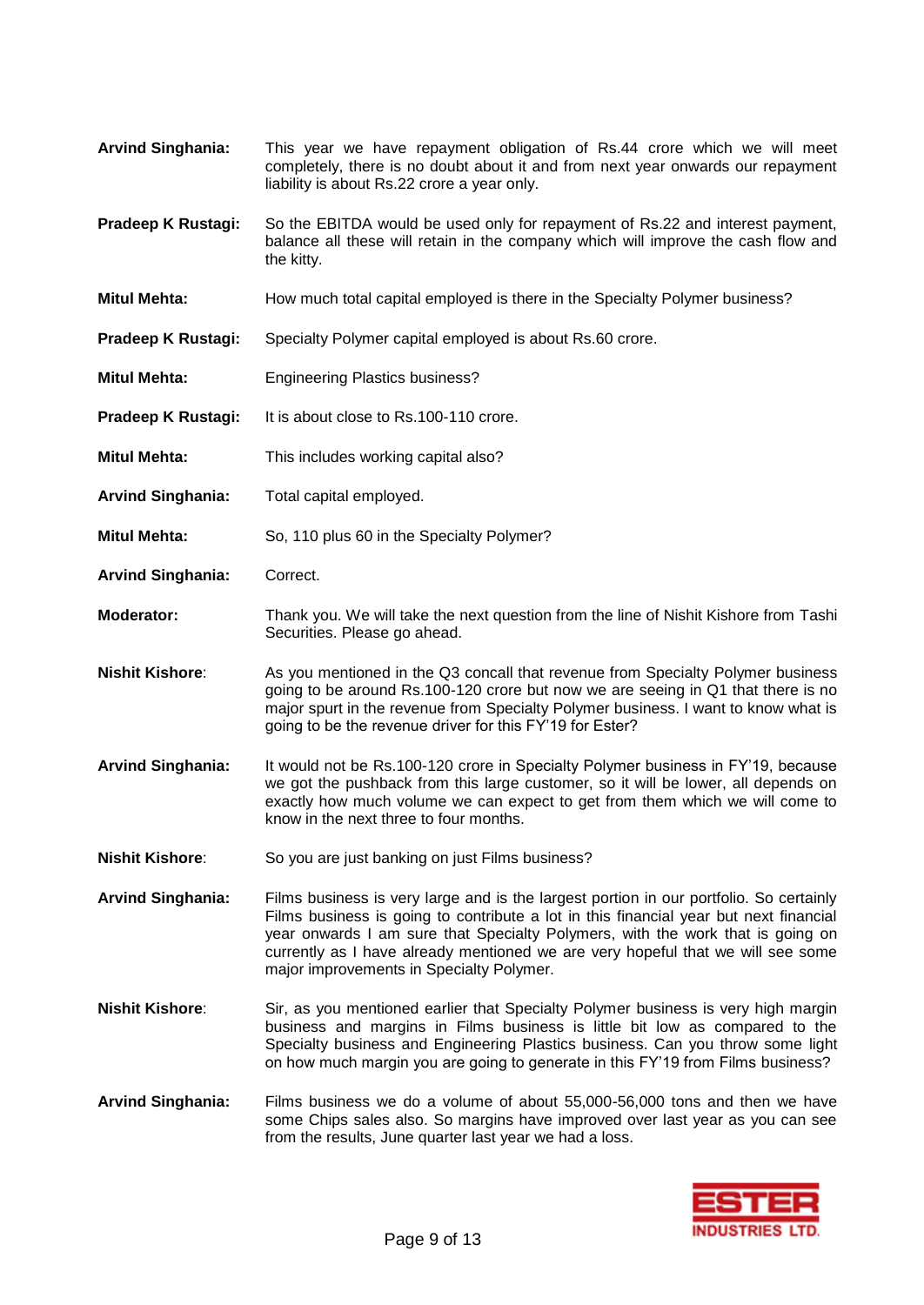- **Pradeep K Rustagi:** June '18 the EBIT margin for Polyester Chips and Films…because that is looked at as one segment, is about 15% EBIT margin on segmental basis. So this is likely to improve in the next following quarters.
- **Nishit Kishore**: Do we see them increasing even more?
- **Arvind Singhania:** We do not know, it depends entirely because it also depends on global demand/supply but we definitely expect it to improve over the current margin that we are experiencing.
- **Nishit Kishore**: Last question is as rupee is depreciating. How is it going to impact the industry?
- **Arvind Singhania:** Positively. We are exporters we export almost 25, 30% of our Films production, it is not going to be negative to us under any circumstances.
- **Moderator:** We seem to have lost the line of participant, so we move to the next question. The next question is from Aman Sonthalia from AK Securities. Please go ahead.
- **Aman Sonthalia:** My question is how profitability is it to set up new Polyester Film line?
- **Arvind Singhania:** The demand in India is going very strongly at about 12% to 14 % per annum, capacities will have to be set up to meet its demand, and at the end of the day, demand/supply decides the profitability of any business, whether it is Polyester Film or anything else. It is cyclical to certain extent because of bunching up of capacities, but definitely overall in the long run it is a profitable business.
- **Aman Sonthalia:** How is the international scenario, whether there is new capacity that are coming up in the international markets?
- **Arvind Singhania:** Not very large capacities, only one line is expected in the middle of next year in India and we do not know very large capacity expansions in the International markets because China was the only country which is growing very fast in terms of capacity creation, but they have stopped completely, there is no capacity expansion coming up in China.
- **Aman Sonthalia:** Right now, the International price is lower or the domestic price is higher, where the price is lower or higher?
- **Arvind Singhania:** Please understand one thing that in a global world without any boundaries, domestic and International prices find its own balance, finds its own level, so we have to maintain a pricing at import price plus import duty and that is a profitable price today.
- **Moderator:** Thank you. The next question is from Kranthi Bathini from Wealth Mills Securities. Please go ahead.
- **Kranthi Bathini:** I want to know about what the prices of crude-will have impact on your company?
- **Arvind Singhania:** The prices of crude the impact is related to raw materials because we are a petrochemical based raw material company and like I said for us it is a pass-through, so if there any movement in raw material, it passes through.
- **Kranthi Bathini:** That means we are going to pass on to the customer?
- **Arvind Singhania:** Yes, our raw materials are passed through to the customer.

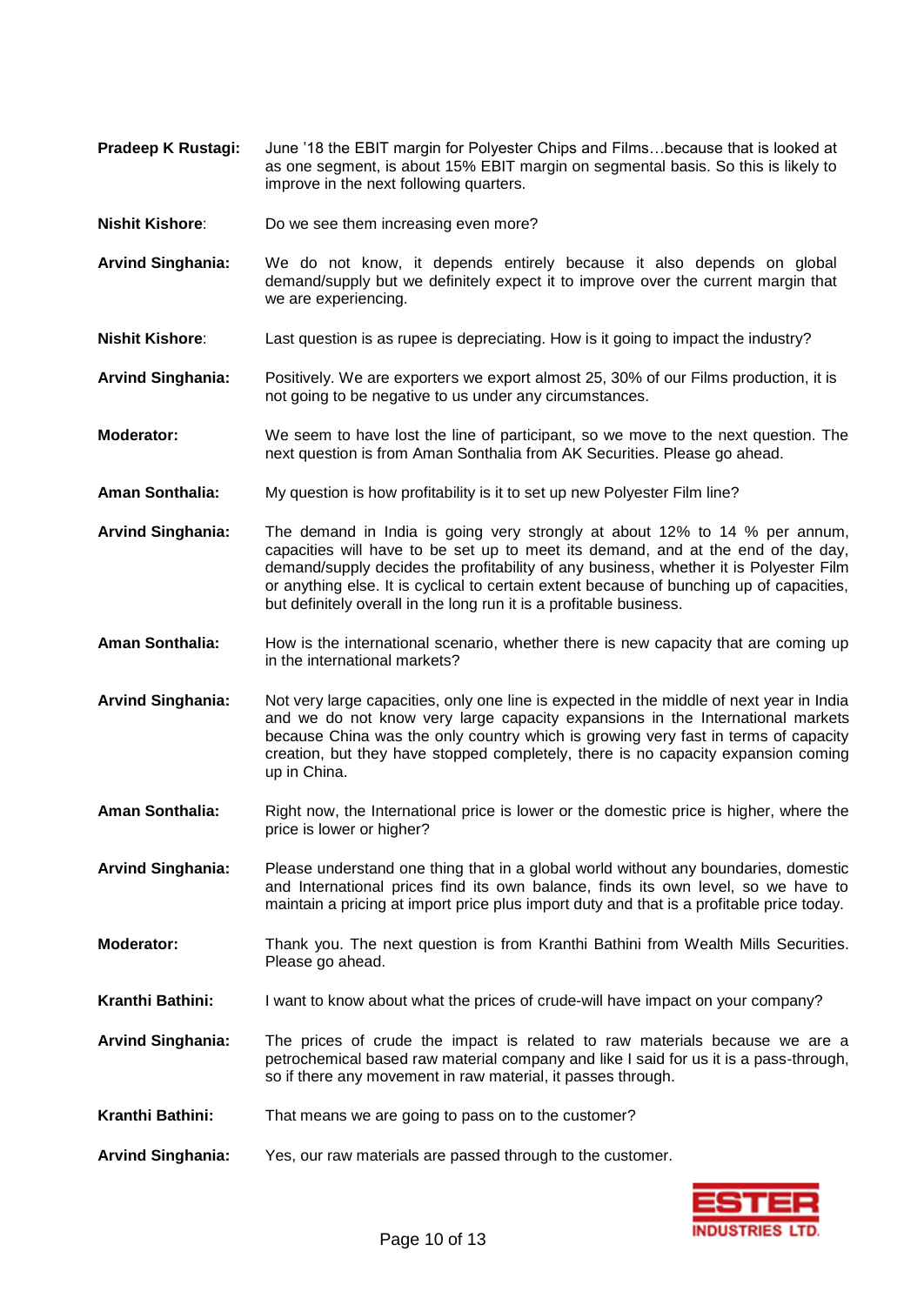- **Kranthi Bathini:** On the 29th January you announced that Ester Industries have entered agreement with one of the leading global carpet manufacturer, it is long-term agreement what the press release mentioned and the total size of the order was 900 million. So what is the progress exactly, can you give some clarity on this?
- **Arvind Singhania:** I have already mentioned this in the previous questions that it was fundamentally a forecast given by the customer and indicating that they will take about 2,000 to 2,500 tons, they started picking up some volumes in January and February, but after that they have pushed it back, so we are not clear as to …
- **Kranti Bathini:** Till date how many tons you exported to them?
- **Arvind Singhania:** Only March quarter we exported to them.
- **Kranthi Bathini:** How much percentage of the total order you have supplied to them?
- **Arvind Singhania:** No, please understand one thing, again I am saying that it was a forecast given by them**,** we started execution of volume against that forecast, they bought in the March quarter, post which they have not bought any volume.
- **Kranthi Bathini:** What will be the revenue impact because forecast was this order is going to have significant impact on your earnings over a period of time, so due to the loss of order?
- **Arvind Singhania:** I have already mentioned that we will not be able to touch the desired volume that we had said that we will be able to do… we will not be able to meet the target of Rs.100, 120 crore in Specialty Polymer business this year.
- **Moderator:** Next we have a follow up question from the line of Saket Kapoor from Kapoor & Co. Please go ahead.
- **Saket Kapoor:** Sir, for the Polyester Films segment, what is our name plate capacity?
- **Arvind Singhania:** About 60,000 tons is name plate, we do about 56,000 tons.
- **Saket Kapoor:** The market share?
- **Arvind Singhania:** 9% to 10%.
- **Saket Kapoor:** Who is the largest share in the segment?
- **Arvind Singhania:** It is Jindal Poly.
- **Saket Kapoor:** They are commanding a market share of…?
- **Arvind Singhania:** About 15%.
- **Saket Kapoor:** Then the market is scattered, no player accounts for more than 15%.
- **Pradeep K Rustagi:** There are 12 players, largest would be about 15% to 16%.
- **Saket Kapoor:** In the listed space we have two -- only Jindal Poly and Ester?
- **Arvind Singhania:** No, we have Polyplex, we have SRF, Uflex, Garware, so five players are there.

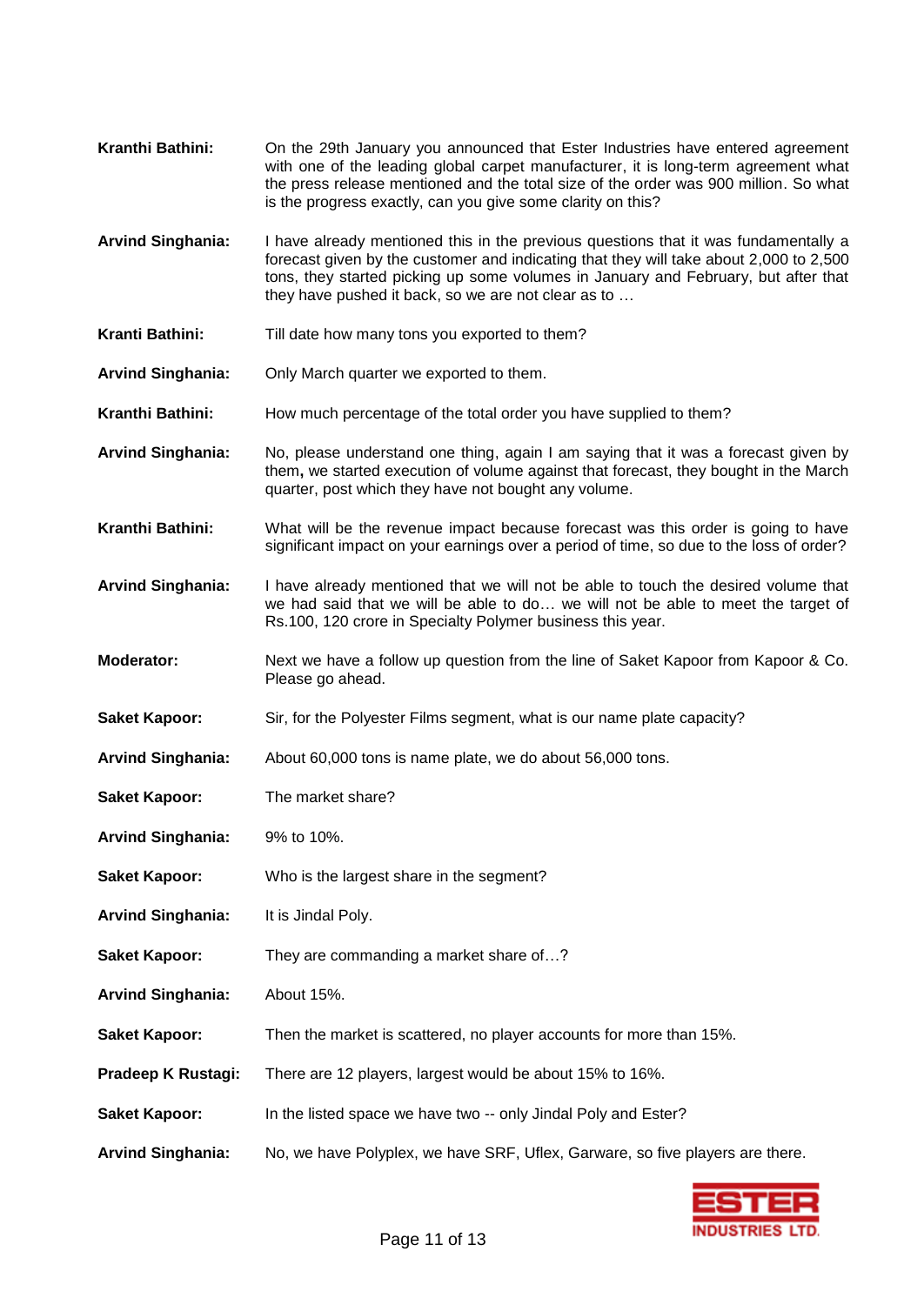| <b>Saket Kapoor:</b>     | And the one who is coming up with a new capacity and what is the size?                                                                                                                                                                                  |  |
|--------------------------|---------------------------------------------------------------------------------------------------------------------------------------------------------------------------------------------------------------------------------------------------------|--|
| <b>Arvind Singhania:</b> | Jindal poly, about 36,000 tons.                                                                                                                                                                                                                         |  |
| <b>Saket Kapoor:</b>     | Ours is 56,000?                                                                                                                                                                                                                                         |  |
| <b>Arvind Singhania:</b> | Yes.                                                                                                                                                                                                                                                    |  |
| <b>Saket Kapoor:</b>     | By middle of next year '19?                                                                                                                                                                                                                             |  |
| <b>Arvind Singhania:</b> | Yes.                                                                                                                                                                                                                                                    |  |
| <b>Saket Kapoor:</b>     | What is the debt on our book sir as on June?                                                                                                                                                                                                            |  |
| Pradeep K Rustagi:       | Interest bearing debt is about Rs.290 crore as on 30th June.                                                                                                                                                                                            |  |
| <b>Saket Kapoor:</b>     | And could we split up in to the term loans and working capital requirement?                                                                                                                                                                             |  |
| Pradeep K Rustagi:       | Term loan is about Rs.105 crore, balance is working capital debt.                                                                                                                                                                                       |  |
| <b>Saket Kapoor:</b>     | What is the average cost of funding interest we have to pay?                                                                                                                                                                                            |  |
| Pradeep K Rustagi:       | 10.5% to 11%.                                                                                                                                                                                                                                           |  |
| <b>Saket Kapoor:</b>     | So could we split for that for the working capital and the term loan also, how much is<br>the term loan?                                                                                                                                                |  |
| Pradeep K Rustagi:       | Working capital is marginally let us say 10.5% and term loan is about 11.5% because<br>term loan is rupee-denominated loans.                                                                                                                            |  |
| <b>Saket Kapoor:</b>     | Where are our plants for the Polyester?                                                                                                                                                                                                                 |  |
| <b>Arvind Singhania:</b> | Uttarakhand                                                                                                                                                                                                                                             |  |
| Pradeep K Rustagi:       | Name of the place is Khatima.                                                                                                                                                                                                                           |  |
| <b>Saket Kapoor:</b>     | When is the AGM schedule?                                                                                                                                                                                                                               |  |
| <b>Arvind Singhania:</b> | 24th September.                                                                                                                                                                                                                                         |  |
| <b>Saket Kapoor:</b>     | Any further details of plant visit and all can be facilitated by the company if investors<br>and analysts want to visit, just to understand the process and to have an idea of what<br>kind of facilities we are having, so are we entertaining people? |  |
| <b>Arvind Singhania:</b> | If any shareholder wants to visit, we are open to welcome them.                                                                                                                                                                                         |  |
| Moderator:               | Next we have a follow up question from the line of Mitul Mehta from Lucky<br>Investments. Please go ahead.                                                                                                                                              |  |
| <b>Mitul Mehta:</b>      | What is the working capital in the Polyester Films business?                                                                                                                                                                                            |  |
| <b>Arvind Singhania:</b> | About 3-3.5-months cycle.                                                                                                                                                                                                                               |  |